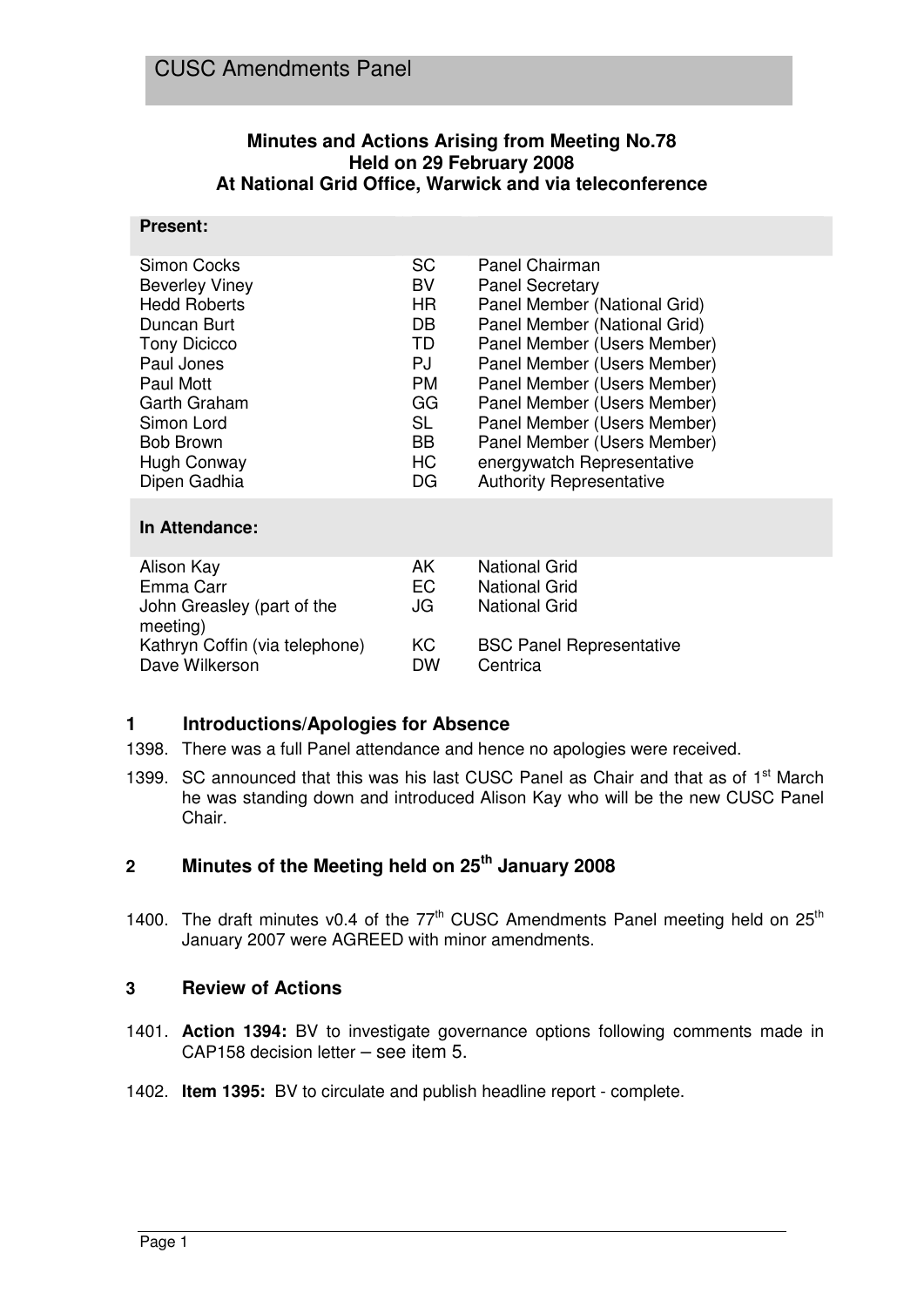# **4 New Amendment Proposals (as at 21/02/08)**

1403. None.

# **5 Standing/Working Group Reports**

- 1404. **BSSG (Balancing Services Standing Group) –** The next BSSG will be held on 17th March 2008, and the CUSC Panel will be updated with the details of the meeting at the next CUSC Panel.
- 1405. **Governance Standing Group (GSG) –** A draft terms of reference was presented to the CUSC Panel by BV, and permission was sought to convene the GSG to look further at the issues of the number of Consultation Alternatives Proposals and the best way to analysis these.
- 1406. The Panel agreed for the GSG to commence and nominations should be sent to Beverley. Viney@uk.ngrid.com by Friday 7<sup>th</sup> March.
- 1407. GG and BB proposed some amendments to the Terms of Reference and BV will update as requested.

**Action BV**

### **6 Consultation Papers (as at 21/02/08)**

1408. None.

# **7 CUSC Amendment Panel vote**

- 1409. **CAP149 –TEC Lite:** HR updated the Panel that at the January 2008 Panel whilst the Panel had voted on the different options i.e. CAA, original etc., the vote for the preferred implementation date had been overlooked.
- 1410. After discussion on which was the best option (5 days or 1 month after Authority decision) the panel voted unanimously for 1 month.
- 1411. In addition, Ofgem highlighted a concern raised by Scottish and Southern Energy regarding the way their original proposal and consultation alternative amendment were represented in the Amendment Report. Ofgem were concerned that any misrepresentation may mean that the CUSC panel recommendation is flawed and therefore the CUSC Panel were requested to consider a further consultation.
- 1412. This was discussed in detail by the Panel. The Panel made the comment that SSE had the opportunity to comment at the Working Group Report, and Consultation Document stages, however it was only at the Amendment Report stage that the comments were received.
- 1413. A Panel Member made the observation that a CUSC Amendment Proposal does not belong to any one CUSC Party. A party proposes an amendment however through the process of the Working Group this can be different to the end product and the Proposer should not be able to stop the process near completion by stating that it is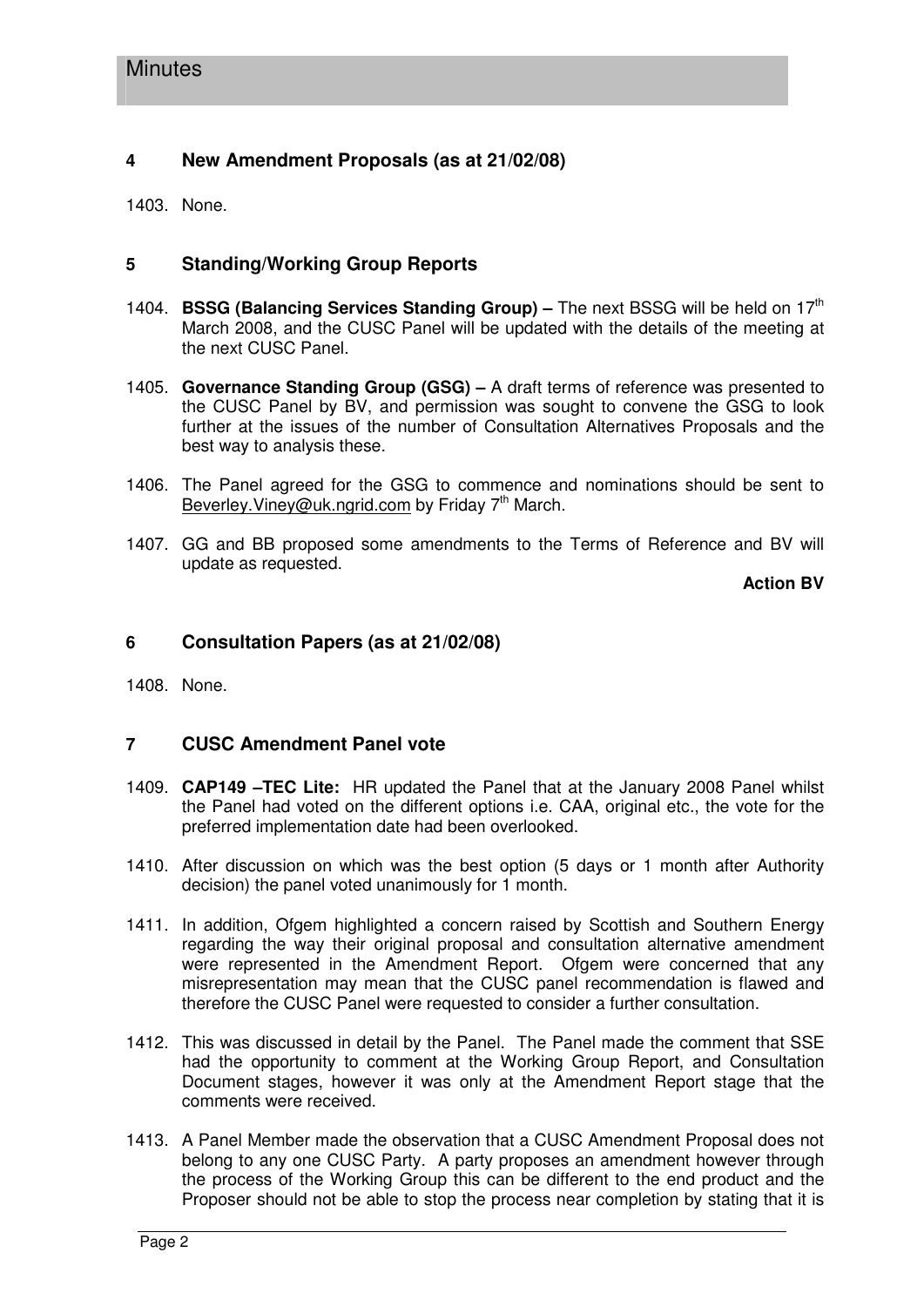not as they originally proposed. This was supported by the Panel.

- 1414. The Panel unanimously agreed that the representation of the Working Group and Consultation Alternative Amendment A within this Amendment Report was fair and balanced and National Grid's inclusion or rejection of Scottish and Southern Energy's comments was appropriate.
- 1415. **CAP150 Capacity Reduction:** DB gave a presentation which can be found on the National Grid Web site at http://www.nationalgrid.com/NR/rdonlyres/73E524BF-4CF7-4685-B83D-1539F654B05B/23896/CAP150Capacityreductionvotefeb08.pdf.
- 1416. In the discussion that followed, DG raised a concern regarding the legal text, in that the text referred explicitly to 'CAP131'. The Panel discussed this: the intention of the reference to CAP131 was to highlight that should CAP131 be approved, it would result in additional text being added to the legal text that was also being altered by CAP150. However, for clarity of drafting, it was agreed that the reference to CAP131 would be removed.

#### **Action DB**

1417. A Panel Member questioned the reference to Completion Date within the report and it was agreed that this would be removed or changed to Backstop Date as appropriate.

#### **Action DB**

1418. Some minor typing errors within the report were identified by a Panel Member, correction of these were agreed.

#### **Action DB**

1419. DG expressed concern that the Report did not reflect the impact on non-CUSC parties particularly small and medium embedded Power Stations. It was agreed that this would be added to the report.

#### **Action EC**

- 1420. DG expressed concern that there was no materiality information in the Report or how many MW would be released. The Panel agreed that this information was not available, however, it was suggested that in a year's time it could be reviewed to see how much had been released since CAP150 was implemented should it be approved.
- 1421. DG encouraged that all future reports should have more analysis in the main body of the Report. DB agreed to add further detail on DG's main points to the report.

#### **Action DB**

- 1422. Due to the number of changes agreed for the Report the Panel requested more than the usual 5 days to review the Draft Amendment Report following Panel Vote. This was agreed.
- 1423. Following the presentation the result of the Panel Recommendation Vote as to whether the following BETTER facilitated the Applicable CUSC Objectives was as follows:

**CAP150** – Capacity Reduction

| - Yes unanimously                 |
|-----------------------------------|
| - No majority                     |
| -Yes unanimously                  |
| - 4 voted Yes, 4 voted No         |
| - 4 voted Yes, 4 voted No         |
| - CAA by a majority of 7 out of 8 |
|                                   |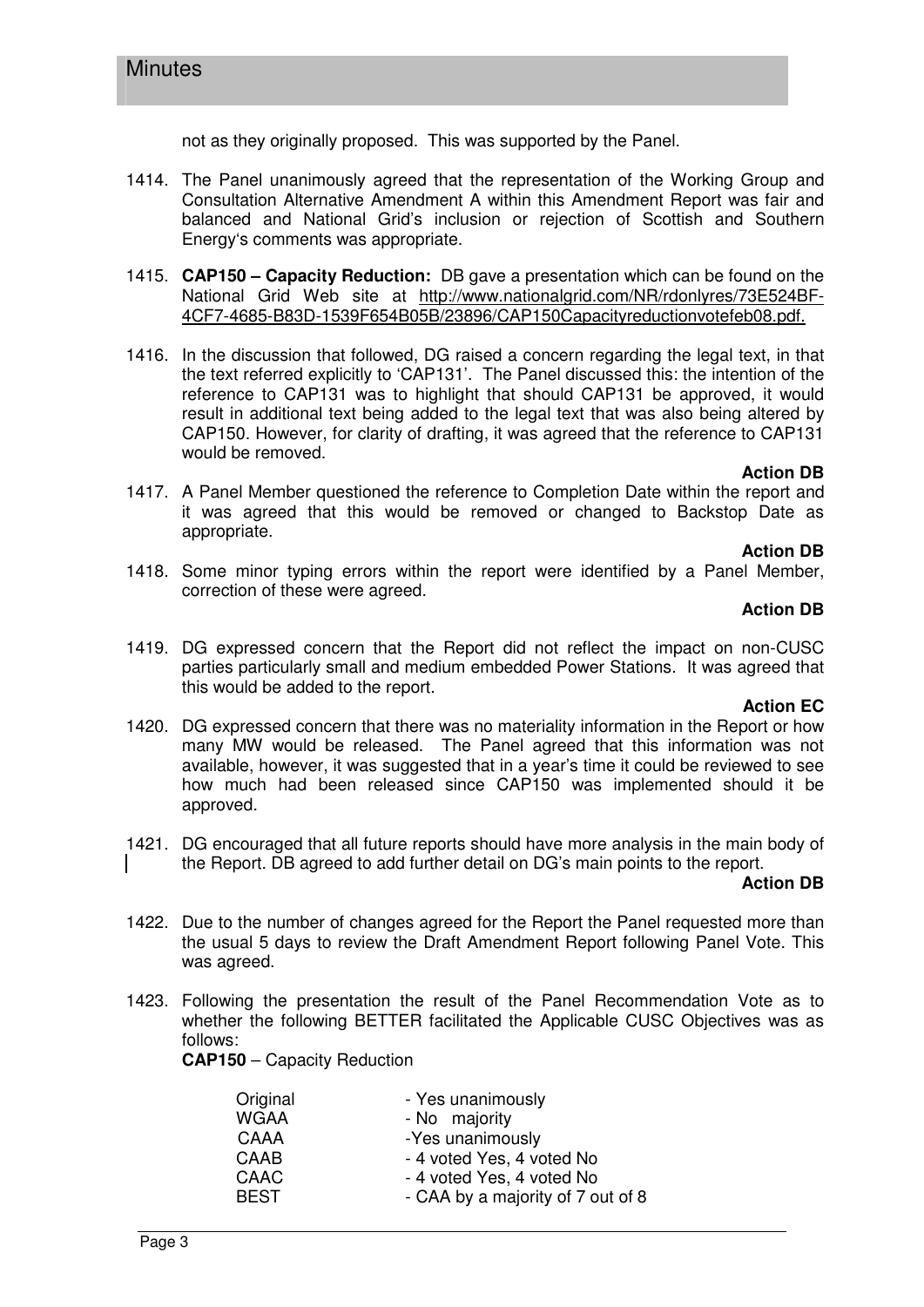# **8 Pending Authority Decisions (as at 17/01/08)**

1424. For the following Pending Authority Decisions there was nothing further to report

- CAP131:User Commitment for New and Existing Generators
- CAP144:Emergency Instructions to emergency deenergise
- CAP148:Deemed Access Rights to the GB Transmission System for Renewable **Generators**
- CAP149: TEC Lite.
- 1425. A Panel Member expressed concern at the length of time that CAP131 had been with the Authority for consideration.

# **9 Authority Decisions (as at 21/02/08)**

- 1426. CAP151: Construction Agreements Works Register approved to be implemented on 1<sup>st</sup> April.
- 1427. CAP152 155: Exhibit B, D, F & I Revisions approved and implemented on  $14<sup>th</sup>$ February.
- 1428. CAP157: Extension of Qualified Company Definition approved and implemented on 14<sup>th</sup> February.
- 1429. CAP159: Arrangements for CUSC Mid- Term elections this was approved and implemented on 27<sup>th</sup> February, and the Panel were advised by BV that notice of an interim election had been given.

# **10 Report on other Industry Documents (BSC, STC, Grid Code and DCUSA)**

- 1430. **BSC** Two proposals have been sent back to Working Group for further cost benefit analysis. These Working Groups are finding it difficult to quantify benefits. It has been decided that analysis using qualitative assumptions to try and quantify the 'order of magnitude' of the benefit are better than no benefit details at all, so long as the assumptions are detailed in the Report.
- 1431. P211 and P212 have reached their first cut off date for implementation. Black start and FSC Issues groups are continuing along with cash out.
- 1432. **Grid Code** Legal changes for CAP144 out for consultation, there are potential further changes to the CUSC. D/07– Compliance Frequency Response has been rejected by Ofgem. Compliance Frequency Response requirements will now be referred to the BSSG by the Grid Code Panel for further discussion.
- 1433. **STC** Progressing changes for costs of CAP045.
- 1434. **Governance Review** A seminar was held on 28<sup>th</sup> February, consultants have now been appointed for independent critique. 'Way forward' document is expected to be published by Ofgem by end of June.